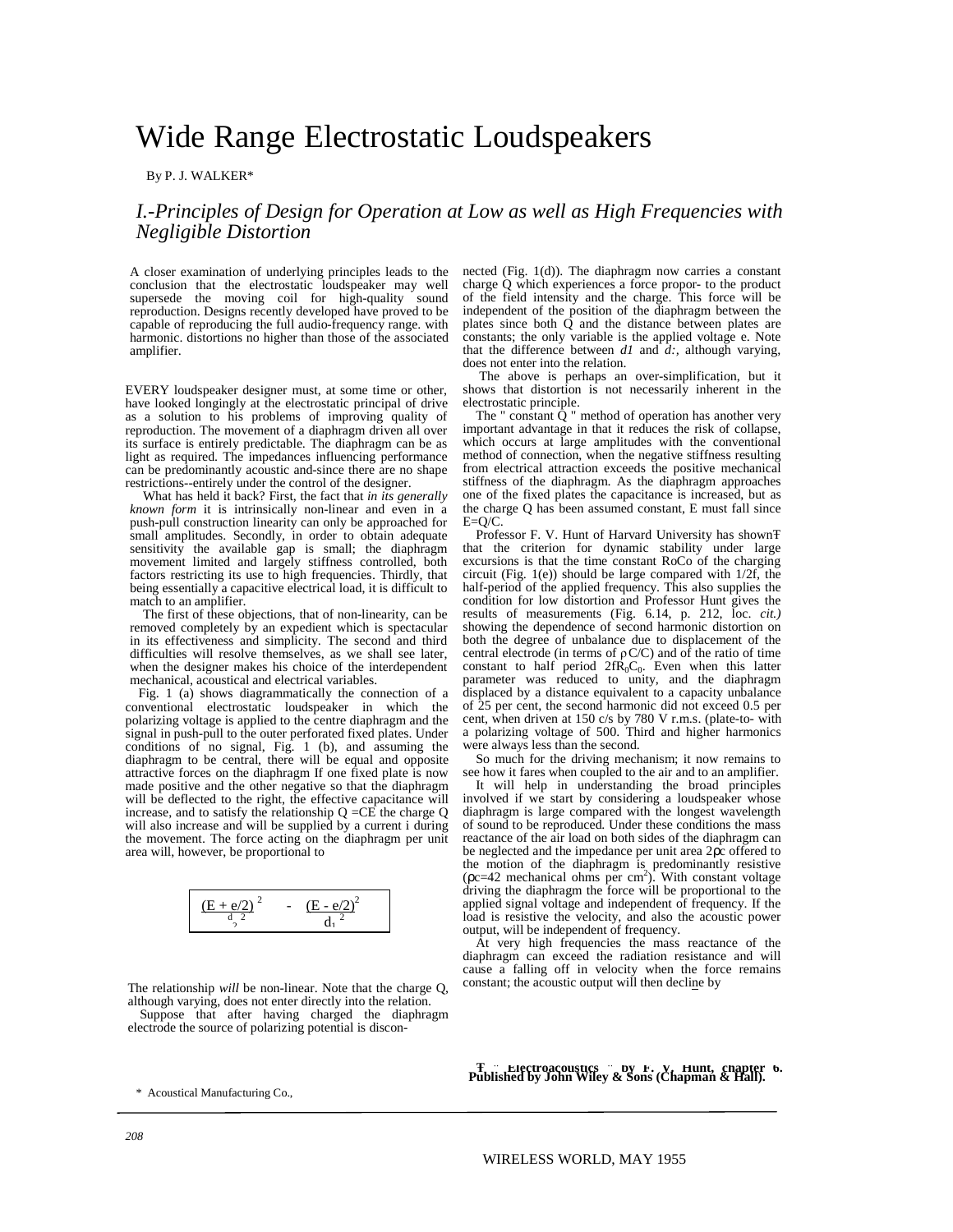6 db/octave, but, with suitable choice of diaphragm material, not until a frequency of 20 to 25 kc/s is reached. (How different from the average moving coil in which the cut-off starts at about 1,000 c/s and must be sustained by focusing of high frequencies along the axis or by juggling with cone " break-up.")

Similarly at low frequencies a 6 db/octave falling off with reducing frequency will result when the reactance due to the stiffness (reciprocal of compliance) of the diaphragm exceeds the resistance air load. This state of affairs is shown graphically in Fig. 2. Unfortunately, it is not so easy to put the frequency at *which the* stiffness begins to exercise control outside the audible range. The choice of stiffness will be dictated by the necessity of constraining the diaphragm against the forces associated with the polarizing voltage. Under " static " conditions (2fR,Co less than unity) these forces can increase as the diaphragm approaches the fixed plates and must be limited by a suitable choice of stiffness, polarizing voltage and plate spacing. The plate spacing also determines the electrical capacitance of the loudspeaker, and the impedance offered to the amplifier at the frequency chosen for " matching."

Thus the bandwidth available for constant output, under the acoustic conditions postulated, is limited at low frequencies by the diaphragm stiffness required for stability and at high frequencies by the conditions of matching to the amplifier. (The inertia cut-off will always be well above the matching frequency and can be ignored.)

The true efficiency of an electrostatic loudspeaker is very high indeed, but it is difficult to realize because of the large wattless current which has to be provided due

to the electrical capacity of the loudspeaker unit. Thus it is necessary to waste watts in the amplifier or in resistances associated with crossover networks of which the loudspeaker may be part. For purposes of simplification, therefore, it is convenient to use the term " apparent efficiency " the meaning of which is the ratio of the acoustic power output of the loudspeaker to the amplifier volt-ampere output necessary to provide the required voltage across the loudspeaker capacity.

The way in which the designer can trade bandwidth for "apparent efficiency" is illustrated by Figs. 3 and 4. In both cases we assume the maximum output will be available at the high-frequency matching limit, and that constant voltage will be available at this and lower frequencies.

In Fig. 3 let curve (a) represent the response with a given electrode spacing  $D=1$ . If we double the spacing the diaphragm stiffness required for stability



Fig. 2. Variation of acoustical and mechanical impedances with frequency in a diaphragm which is large compared with wavelength.



Fig. I. Essential differences in the operation *or* electrostatic *loudspeakers with* " constant voltage " and " constant charge " on the centre diaphragm.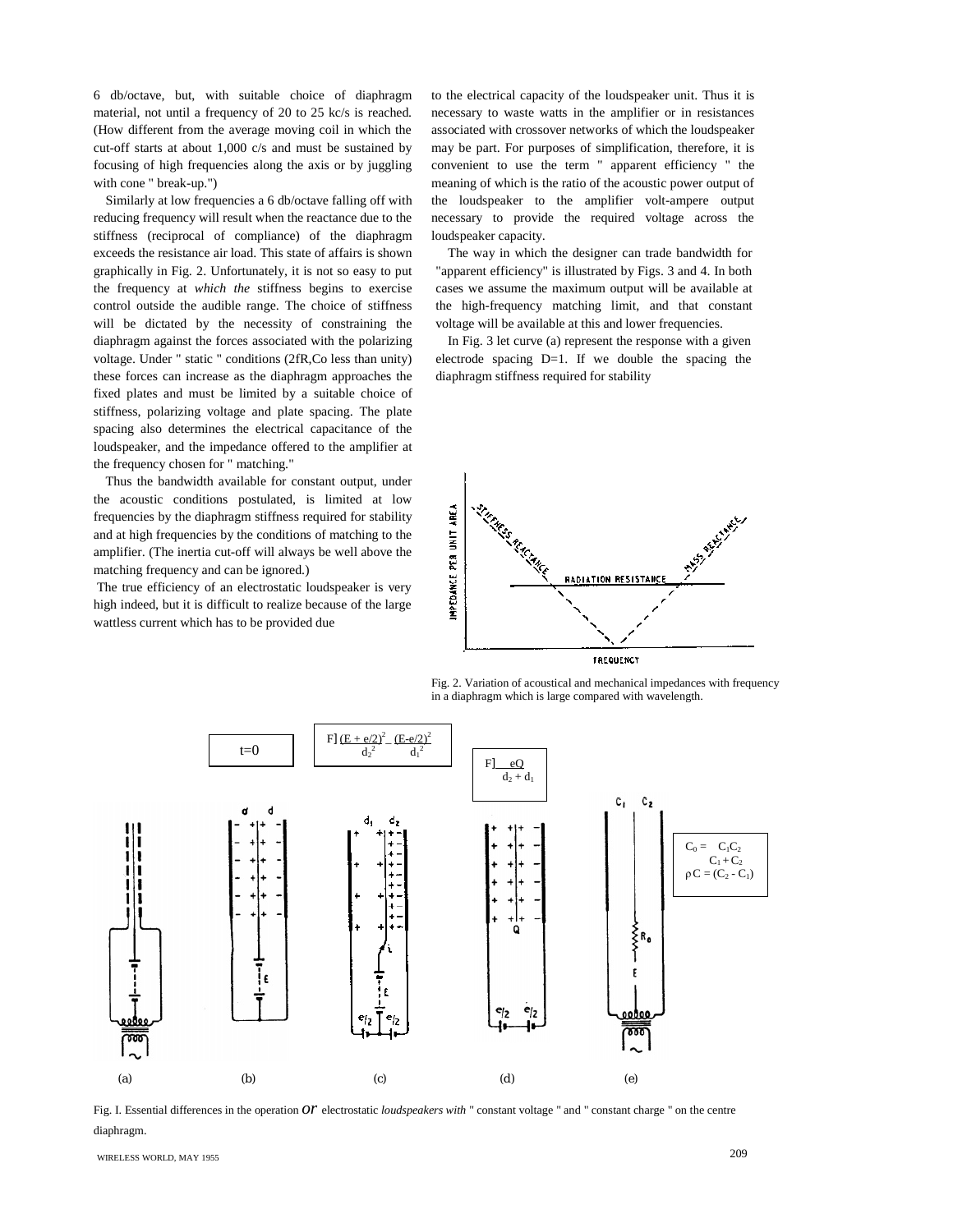

can be halved and the low-frequency cut-off goes down an octave. At D=2 the capacitance is halved and the impedance doubled, but because the power is limited the volts rise by only J 2 when the amplifier is re-matched. Thus the field strength V/D available to drive the diaphragm is reduced to J2/2 and the response falls by 3 db. We have thus gained an octave for a drop of 3 db in output, and, of course, the necessity of finding twice the polarizing voltage.

We can, if required, regain the lost efficiency by re-matching an octave lower at the top end, as shown in Fig. 4. We now keep D (and C) fixed, and with it the. low-frequency cut-off. The field strength available for driving the diaphragm will be proportional only to the voltage available from the amplifier. If we re-match an octave lower Z will be doubled and V will increase to J 2, so there will be a 3-db rise in acoustic power for the loss of an octave at the high-frequency end.

Since very high efficiencies are not a pre-requisite of high-quality reproduction, it is convenient to arrange the apparent efficiency to be similar to the efficiency obtained from present-day commercial moving-coil speakers. Setting the efficiency at this level and applying polarizing voltages permissible in the given air gap, we find that the available bandwidth for level response is about four to five octaves.

Below the low-frequency cut-off we have the stiffness of the diaphragm controlling response, a large proportion of it under conditions where the "apparent efficiency" is high and wasted. (At low frequencies the impedance is high, and less power is required to maintain constant voltage.) Thus, by a progressive change of "matching" in this area, one can compensate to extend the level response below the mechanical cut-off. The effect of this mechanical stiffness is best considered when we deal with possible forms of loading, since it can be lumped

in with the acoustical circuit loading the loudspeaker. A high polarizing voltage is desirable in order *to* place a high value of charge Q on the diaphragm. Each small unit area of the diaphragm can be fed with a high voltage at very high impedance, thus charging up that part of the diaphragm in relation to the fixed plates. In this arrangement of the loudspeaker, where the signal is applied to the fixed plates only, there are no signal currents due to the wanted signal in the diaphragm itself, so that this arrangement of high-impedance charging of each unit area of the diaphragm is permissible, and is essential for linearity in any practical construction. Any tendency for the air to conduct between the diaphragm and the fixed plate at any point in the loudspeaker merely causes a slight drop in the voltage at that area on the diaphragm, so that in this way high voltages can be applied without any danger of sparking.



Since the charge on the diaphragm is unvarying, it follows that the force on the diaphragm is completely independent of the position of the diaphragm in the space between these electrodes and the system in linear. With this arrangement, then, it is no longer

*Fig. 5. High-frequency unit with dimensions large compared with wavelength designed frequencies from 1,000 c/s to the upper limit* of *audibility.*

WIRELESS WORLD, MAY 1955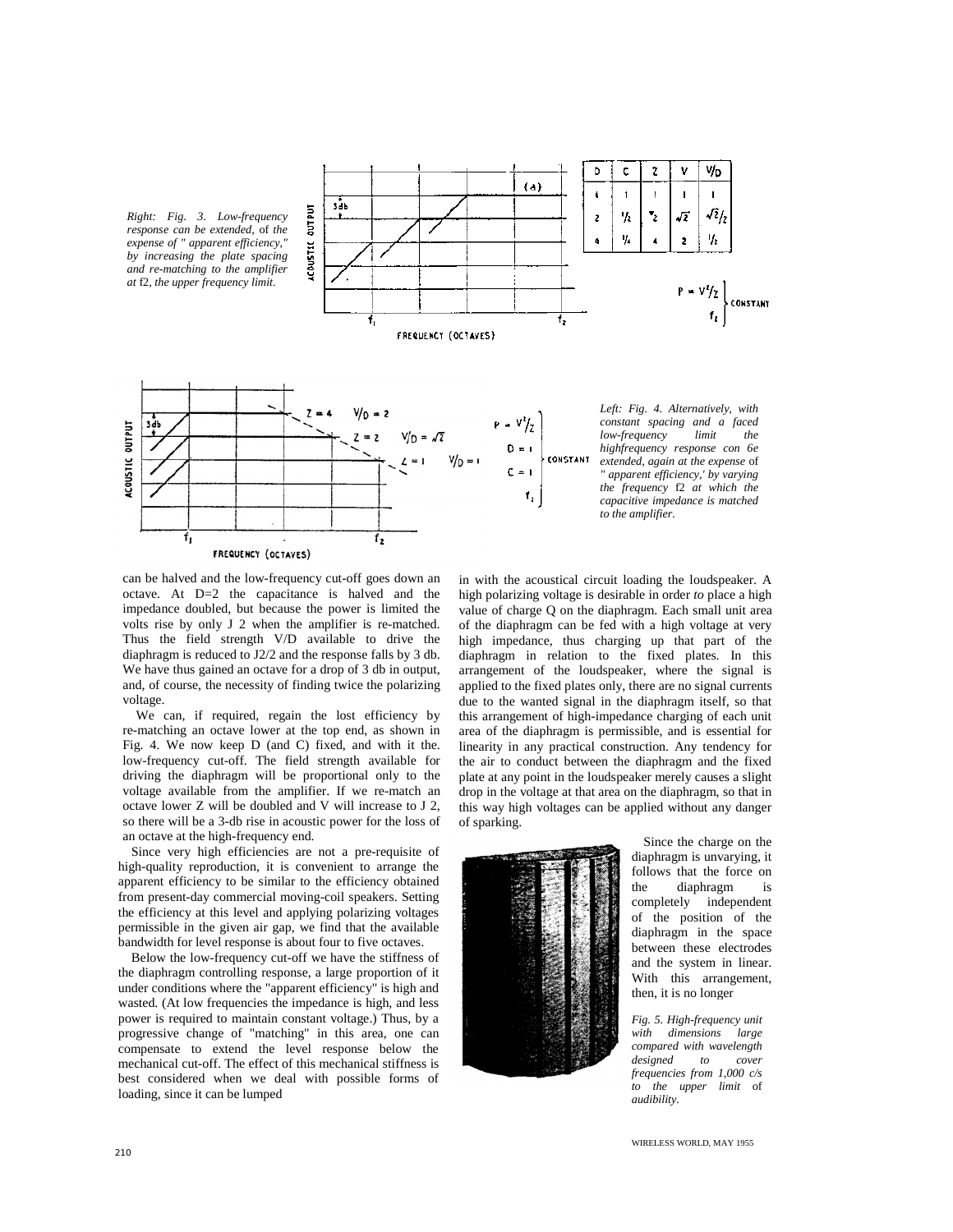necessary to restrict the allowable motion of the diaphragm to a small percentage of the available gap. Again, there is no restriction to the ratio of signal voltage to polarizing voltage. The only non-linear element entering the system at all is that due to the compliance of the diaphragm, and since in most designs this is not a controlling factor in the motion of the diaphragm its importance is small. There is no difficulty in producing units on this principle, the distortion content of which is even lower than that of present-day amplifiers, and many times better than a moving-coil loudspeaker of normal efficiency.

We have seen, then, that it is now possible to design loudspeakers on the electrostatic principle for a given bandwidth, over which the forces are acting directly on to the air. We have seen that this bandwidth can be placed anywhere in the audio range and that linearity represents considerable improvement on anything hitherto produced. The design of a loudspeaker unit on such principles is therefore purely one of applying it to its acoustical load to give any **required** performance.

We have so far assumed the simple case of  $2 \rho c$  loading on the diaphragm. Ignoring for the moment horn loading, this can only be achieved in practice at high frequencies, or for cases where the diaphragm is very large indeed.

A simple single unit construction for high frequencies is shown in Fig. 5. This loudspeaker covers the range from 1,000 c/s to the upper limits of audibility. Such a unit could, of course, be used with conventional moving-coil speakers for low frequencies, but the assumption that moving-coil units operate like distortion-less pistons at low frequencies is very far from the truth. It is obviously dcsirable to introduce the benefits of the electrostatic principle throughout the whole frequency range.

By way of showing what can be done, Fig. 6 shows a more complex design of electrostatic loudspeaker which, when properly loaded, covers the whole frequency range from 40 c/s up to the limits of audibility. In a future article it is proposed to discuss the operation of such loudspeakers, i.e., when size is no longer large compared to wavelength, and to

Fig. 6. Unit of more complex design *which,* with proper acoustic loading, covers the range from 40 c /s to the upper limit of *audibility.* Measurements on this and the unit of Fig. 5 indicate total harmonic distortions of less than 1 per cent.

show the basis of design approach for the whole frequency range. Distortion

measurements on these units gave figures well below 1%. Measurements were made out of doors, and noise, wind, and other restrictions due to conditions made it difficult to get reliable figures below 1 °%. Inspection of the residual



waveform indicates that the distortion due to the units is considerably lower than this figure.

Similar remarks apply to frequency response, due to the fact that it is virtually impossible to achieve perfect loading conditions. Measurements produce responses which are within 2 db of the predicted curves, but the major part of these small discrepancies may be attributed to the approximations assumed in the structures used for loading.

Since 1953, electrostatic loudspeakers have been the subject of joint development between Ferranti, Ltd., of Edinburgh, and The Acoustical Manufacturing Co., Ltd., of Huntingdon. Some of the techniques involved in the design of these loudspeakers are the subject of joint patent applications by P. J. Walker and D. T. N. Williamson.

*(To be continued)*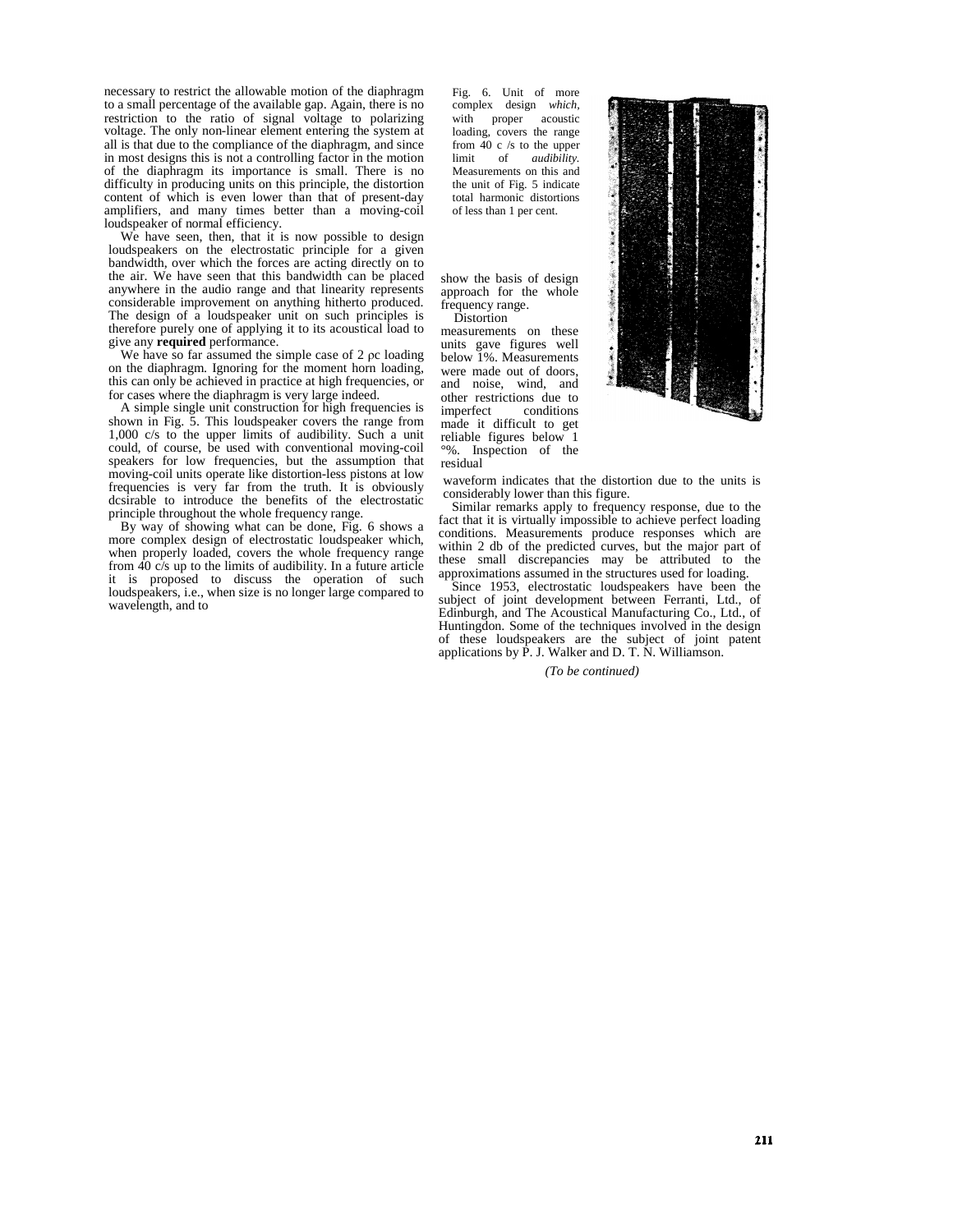# Wide Range Electrostatic Loudspeakers

#### By P. J. WALKER\*

## *2-Problems of Air Loading : Different Requirements of Moving-coil and Electrostatic Drive Units*

**I**N the first part of this article we showed that it was possible to design and construct electrostatic driving units which were capable of applying a force which virtually acted directly on to the air, and we showed that this force was linear. This state of affairs applied over a bandwidth of several octaves for any single unit, depending upon the efficiency required from that unit, and it was further shown that that bandwidth could be placed anywhere in the audio range.

The only mechanical impedance likely to affect performance is the suspension compliance of the diaphragm, necessary to offset the negative compliance due to electrical attraction. We can therefore begin to draw an electrical analogue circuit of the mechanical elements of the loudspeaker as in Fig. 1, showing the force fed in series with a capacitance. In practice the compliance will considerably exceed the electrical negative compliance, so that this capacitance  $C_d$  is almost solely due to the diaphragm compliance.

For simplicity we will restrict consideration to units driven from constant-voltage sources, so that no elements need be included to indicate amplifier source impedance.

Since the loudspeaker will be coupled to the air, we can now add the front air load radiation resistance  $R_f$  and the front air load mass, *Mf* and we can include the impedance Z which represents the impedance presented to the back of the diaphragm.

The impedance Z may include dissipative terms in the form of absorption and/or acoustic radiation resistance. With most acoustic devices the analogy elements change with frequency and the problem, as with all loudspeaker design, is to arrange matters so that the power developed in the radiation resistance(s) is independent of frequency.

The electrostatic unit differs from the moving coil in that there is no large mass component (cone and





speech coil) which normally appears as a large inductance in series with  $C_d$ . The absence of this inductance profoundly alters the requirements for Z, and since Z Is the cabinet or back enclosure it is to be expected that the form of cabinet for electrostatic unitis will follow trends entirely different from those that have been evolved for moving-coil units. A further diff erence is that the shape of the diaphragm area is more versatile, so that  $R_f$  and  $M_f$  may be independently varied over reasonable limits.

Due to the absence of large mass we can, if we wish, arrange the constants so that  $\overline{R}_f$  is large compared with the other elements, and therefore becomes the controlling factor for the equivalent current in the circuit, i.e., the velocity of motion of the diaphragm. This means that the impedance looking back into the loudspeaker can be very low. When this is so, any increase in the acoustic resistance on the front of the diaphragm will result in *reduced* power output. If, on the other hand, the impedance of the loudspeaker is made to appear high by arranging that the total impedance is



*Fig. 2. Mass and radiation resistance loads on circular diaphragm in free air. The normalized frequency stole is in terms of the relationship* of *diaphragm size to wavelength.*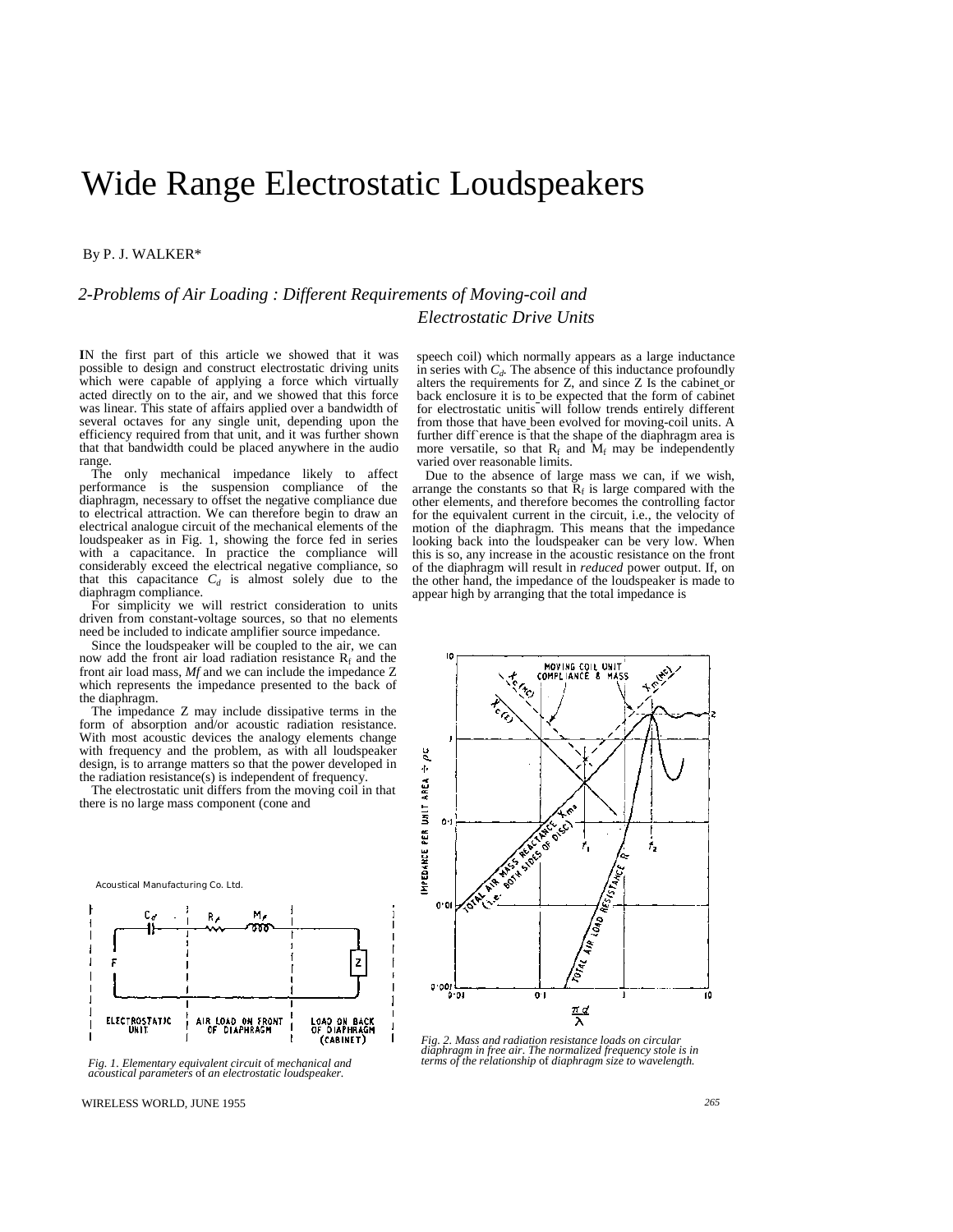large compared with  $R_f$  then an increase in acoustic resistance on the front of the diaphragm will result in *increased* power output. This ability to control the impedance looking back into the diaphragm is a useful feature in designs where  $R_f$  is subject to fluctuations due to surroundings, horn reflections, etc., and, in particular, where one loudspeaker unit is influenced by another unit at cross-over frequencies.

In order to show the action of an electrostatic unit which is small compared to the wavelength of the radiated sound it is convenient to commence with a circular shape, because impedance information is readily available for such a shape. Load impedance for other shapes is best obtained by considering the diaphragm as a number of unit areas of equal size and calculating the impedance of each unit area, taking into account the mutual radiation due to the presence of all other unit areas.

Fig. 2 shows the load on a piston operated in an unlimited atmosphere without a baffle. The diaphragm compliance reactance  $Xc(E)$  is also drawn. Between  $f_1$  and  $f_2$  the controlling factor is the air mass, and the velocity of motion will vary directly with frequency until resonance between  $Xc(E)$  and  $X<sub>ma</sub>$  is approached.  $R<sub>f</sub>$  however, falls rapidly with frequency, and the power output will fall at approximately 6db per octave with declining frequency. (Exactly the same would occur with a moving coil unit, control this time being the mass of cone and speech coil designated Xm(MC). Xc(MC) is the moving-coil suspension compliance.)

Multiple diaphragms without baffles, having the above characteristics, form the basis of design for loudspeakers to provide the directivity of a doublet. Such a system has useful attributes in relation to the listening rooms, a subject to be dealt with in a later article.

Above  $f_2$  the velocity of the moving-coil unit would still be controlled by Xm(MC) (except for cone " break-up ") and, since the resistance becomes constant, the response will fall with increasing frequency. In the electrostatic case above f2 the velocity will be controlled by the air load resistance, and the response will be independent of frequency.

Extending this comparison to units in very large baffles we have the curves of Fig. 3. Here the radiation resistance varies with the square of the frequency below  $f<sub>2</sub>$ . With a moving coil the response will be level below  $f_2$  and will fall with frequency above  $f_2$ . With the electrostatic the response will be level below  $f_2$  and also level above  $f_2$ , but there will be a step in response so that the output level above  $f_2$  will be 3db higher than that below  $f_2$ .

A simple arithmetical example will make clear the reason for this step. With constant force F applied to the diaphragm, the velocity of movement will be  $F/(R_2 + X_2)^{1/2}$ and the power expended usefully in the radiation resistance will be P= $(F/(R_2 + X_2)^{1/2})^2$  x R.

At  $f_B$  in Fig. 3, neglecting Z due to the declining air mass reactance, we have for a constant force  $F = 1$ ,  $P = R/R^2 = 2/4 = 1/2$ ; At  $f_A$  on the other hand, the air mass predominates and, if R can be neglected in calculating the velocity of motion,  $P = R / X^2 = 0.01/(0.2)^2$ 



*fig. 3. Mass and radiation resistance curves for a circular diaphragm in a large baffle. The power radiated at any frequency* fA *well below* f= *is half that radiated at frequencies well above* f\_ *(see text).*

 $= 0.01/0.04 = 1/4$ , or half the power at f<sub>B</sub> .A similar relationship will be found for any other pair of values of R and X at points below  $f_2$ .

This change in level can be overcome by deviating from the circular piston shape. For wavelengths large compared to the diaphragm size the resistance per unit area is dependent upon the new area and not upon the shape, whereas the mass is mainly dependent upon the smaller dimension. By elongating the diaphragm shape the output level below  $f_2$  can be made equal to that above  $f_2$ .

We have so far been considering a comparatively small diaphragm in a flat baffle, the latter being very much larger than the piston, and the size of the complete system is obviously that of the baffle. The reason that the piston has been kept small is purely for the convenience of the moving-coil unit, because its diaphragm is driven at only one point. In the electrostatic case we no longer have this restriction, and it will always be preferable to increase the size of the piston (without increasing the total size of the complete system). This will usually be necessary because there is a limit to the available amplitude of movement, and thus, for a given power output per unit area, we have a minimum limit to the radiation resistance in order that the diaphragm excursions may be attainable. Increasing the size of the piston for a given power output has the double advantage of reducing power requirements per unit area, and, where the loading is below 2ρC, of increasing the radiation resistance per unit area, and therefore reducing the amplitude required to provide that power output. For reasons of efficiency we shall in any case limit the high-frequency response of the unit so that

#### WIRELESS WORLD, JUNE 1955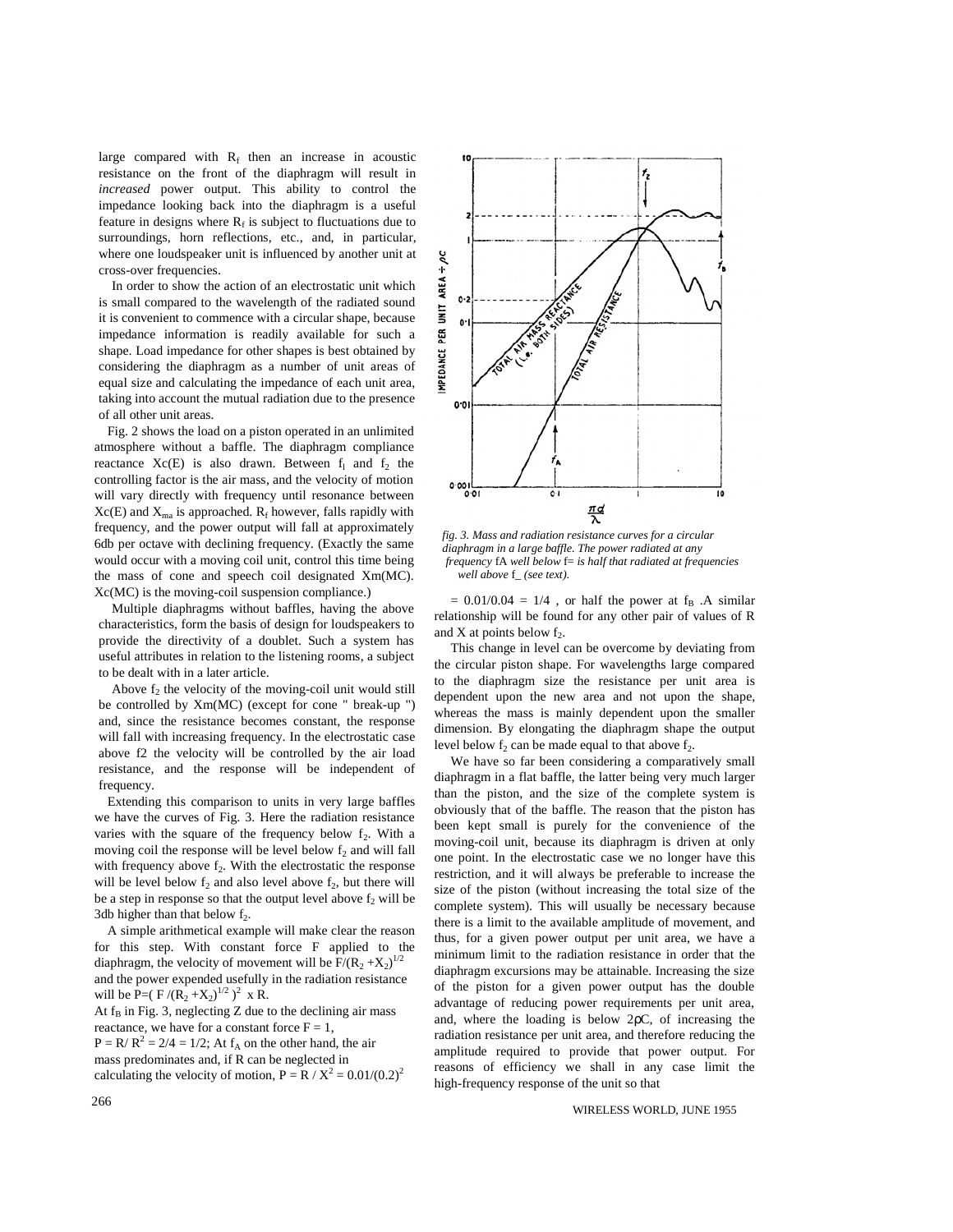optimum design is obtained by increasing the area of the diaphragm to the point where the piston just begins to become directional at the frequency which we have chosen for cross-over (set by the efficiency laid down in the design requirements).

Continuing the consideration of the air load on diaphragms, reference should be made to horn loading. Here we have large resistive and mass components due to the horn. Fig. 4 shows the load of an idealized horn to which has been added Xm(MC), the cone mass of a typical moving-coil loudspeaker which might be used with such a horn. It will be seen that at low frequencies the cone mass is largely swamped by the horn impedance, so that the design of horns for electrostatic units differs very little from the design for moving-coil units. Although we can now have the advantages of a virtually distortionless driving unit, we are still left with the disadvantages of practical horns, which are present independently of the drive units. Horns are normally used to match the high impedance of moving-coil diaphragms to the low impedance of the air. Since we have no such fundamental mismatch with the electrostatic loudspeaker, and since diaphragm shape and size are not fundamentally restricted, we shall not normally have to resort to the use of horns to the saint degree. It should be remembered, however, that any back enclosed volume is a direct function of throat area, so that in some applications it is possible to use space for providing a length of horn in exchange for saving in size of capacitive enclosure. Again, we may wish to restrict the front-wave expansion in order to maintain a reasonable resistance per unit area at low frequencies (utilizing the corner of a room, for example).

One of the most desirable diaphragm shapes for electrostatic designs is that of a strip having a length (together with floor or wall image) large compared to  $\lambda/3$  at the lowest frequency of interest, and a width small compared to wavelength at the highest frequency of interest. The strip may be curved along its. length if desired, provided the radius of curvature is not less than  $\lambda/3$  at the lowest frequency.

To consider the load on such a strip it is convenient to assume the strip as being infinite in length (legitimate provided it is at least  $\lambda/3$  in length). With such a diaphragm there will be no expansion of sound in the direction of the length since all pressures along the length of the strip will be equal. Expansion from any given element of the diaphragm takes place in one plane only and will therefore take the form  $S = S_0x$ . This is the expansion of a parabolic horn. At low



Fig. 4. Throat air resistance *and reactance* curves of idealized horn with moving-coil mass reactance superimposed.

frequencies the front air load resistance is falling directly with frequency (instead off, as with the circular piston shape). The advantages of the strip shape may now be enumerated:

- (a) The air resistance even at low frequencies (since  $R \propto f$ ) is sufficient to develop adequate power with reasonable diaphragm amplitude.
- (b) The narrow diaphragm gives good dispersion for several octaves (up to the frequency at which width ≈λ/3.
- (c) The narrow diaphragm enables other units to be placed close to it, thus being less than 1/4 wavelength apart at cross-over frequency.
- (d) The frequency limitations, amplitude at the low end, and directional problems at the high end, fit in nicely with the 4-5 octave range which we established in Part I of this article for satisfactory efficiency. Thus a strip shape can form one basis of design for our ideal-the perfect loudspeaker.

It will be obvious that a curved front source similar to that illustrated in the photograph of Fig. 5 in Part I of this article will give similar distribution to a strip, and, due to the larger surface, smaller spacing may be used and higher efficiency may thus be achieved. In such a case however, the diaphragm must be large compared to wavelength in both dimensions, because it is the nature of curved surfaces to become directional when the radius of curvature is comparable with the wavelength. When the diaphragm is large compared to .1 it is impossible to design an intimate acoustic cross-over. This small inherent imperfection would appear to preclude its use in a " perfect " loudspeaker design, although its " efficiency " advantages will have obvious

Although designs free to the air on both sides have useful attributes, it is obviously desirable also to produce loudspeakers in cabinet form, enclosing the rear. This rear enclosure, if it is to be of reasonable size, will be the controlling factor for the diaphragm velocity, at least at low

With any unit, the high-frequency limit will be set by efficiency requirements, and the low-frequency limit by amplitude limitation or by the compliance of the enclosure in series with the diaphragm compliance. This compliance will resonate with the air mass on the front and back of the diaphragm (unless the diaphragm is so large that the loading is example, as in the curved diaphragms previously mentioned). Since the total mass is small, this resonance will usually occur above the lowest frequency of interest. It may be dealt with in two ways, (1) by adding acoustic mass within the cabinet to reduce the resonant frequency to the lowest required frequency, or (2) critically damping the resonant frequency and maintaining response below this frequency either by re-matching or by a secondary acoustic resonant circuit, or both.

There are innumerable ways in which either of these alternatives may be achieved. Consider the first alternative. Suppose that the enclosure is made deep and narrow (or fitted with partitions so that it appears deep and narrow to the loudspeaker): then, at wavelengths just under four times the depth, the reaction on the diaphragm will be positive. This will effectively force the resonance to the 1/4 wavelength resonance of the depth of the enclosure. Absorbent wedges tray now be fitted to control the resonance and to present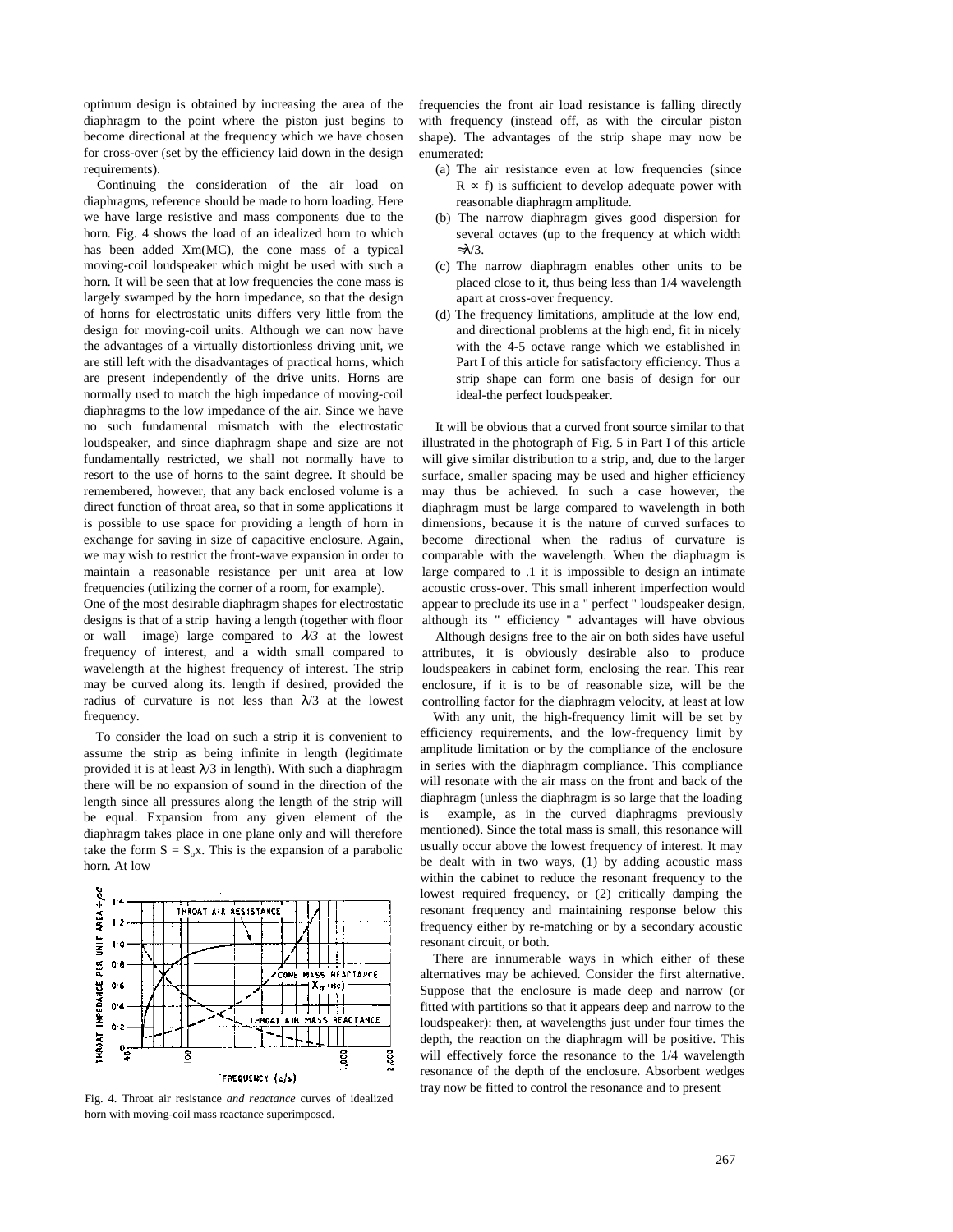



**RADIATION RESISTANCE** FRONT = AIR MASS (FRONT OF DIAPHRAGM)

= DIAPHRAGM SUSPENSION REACTANCE х, X, = TUBE REACTANCE  $R_{2}$ = RESISTANCE DUE TO FIBREGLASS

re-matching at the step frequency. Fig. 7 shows a strip diaphragm loaded by a capacitance with series resistance, all elements continuing along the whole length of the structure. With this assumption there will be no waves in the enclosure along its length so that the constants can be calculated on a sectional element of thickness t. If the cross section of  $C_2$  has dimensions which are many times smaller than the wavelength, then  $C_2$  will behave as a capacitance (independent of length). If this proviso is not met then  $R_2$ must be distributed to avoid  $C_2$  appearing as a multi-resonant circuit.

enclosure is

volumes have dimensions many times less than the wavelength in the ranges where they are operative. If the constants are adjusted to give a step in response as the frequency is lowered, then the total volume of the<br>enclosure is reduced

accordingly and the response<br>restored to level by restored to level by

Where the unit crosses over to another unit for low frequencies then  $R_2$  may be adjusted to give a Q of 0.7 so that the cross-over components are already present in the acoustic circuit.

When the lower-frequency unit is arranged so that the two diaphragms are close and intimately coupled, then  $R_1$  will be increased in value by the mutual radiation of the low-frequency unit.  $R_2$  is then reduced to restore Q and we find that if  $R_1$  is larger



Fig. 7. In a long cylindrical structure the air column wilt be driven equally at all points along its length and no appreciable longitudinal standing waves can be established, at frequencies other than that corresponding to  $\lambda/4$ .

to 268 **WIRELESS WORLD, JUNE 1955** 

Fig. 5. Strip loudspeaker, long compared with wavelength, and of width d, mounted in a wall, with the back of the diaphragm loaded by a tube with cross-sectional area equal to that of the diaphragm and of a length 5d, blocked at the for end. Resistance (fibre--glass wedge) included in tube to control impedance.

a purely resistive load at all higher frequencies. Sound compression within the wedges becomes isothermal, decreasing the speed of sound, so that the depth of the enclosure can be reduced accordingly.

Fig. 5 shows the impedances of a strip unit loaded on this principle together with a curve showing the power output radiated as sound for constant applied voltage. The output is extended by more than an octave over that which would be obtained if the same volume of enclosure were allowed to act as a lumped capacitance.

Turning now to the second method of extending the low frequency range, Fig. 6 shows a diaphragm loaded by a capacitance leading through resistance and inductance into a larger capacitance. Both

Fig. 6. Diaphragm loaded by an equivalent capacitance C1 leading through an acoustic mass and resistance *M2* and  $R=$  into a larger capacitance  $C_2$ .

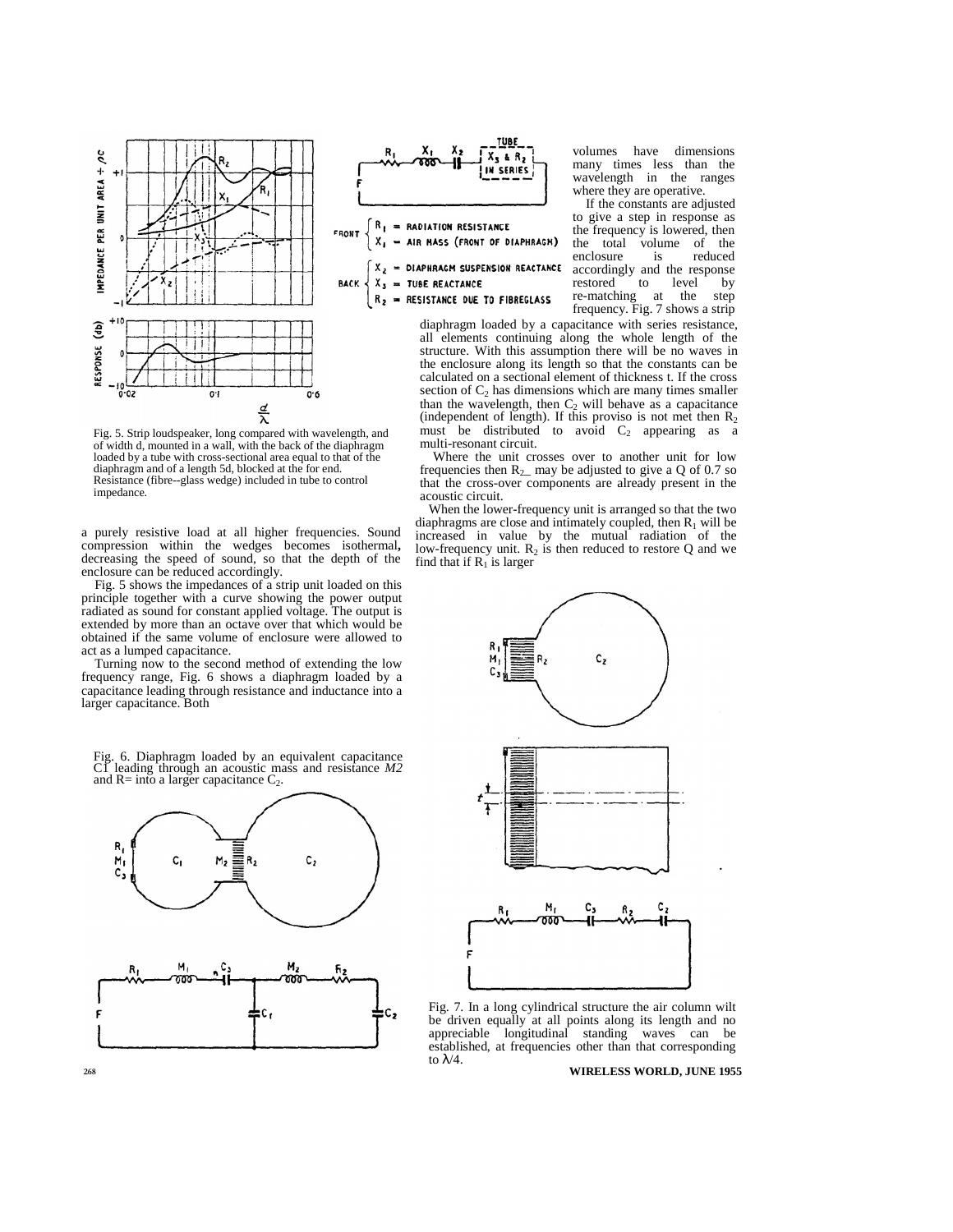than  $R_2$  a useful self-compensating effect takes place.

If the voltage applied to the low-frequency unit is reduced at cross-over due to tolerance in its crossover components then  $R_1$  is automatically reduced and the output of the higher-frequency unit increases at cross-over. At cross-over Pout  $\propto R_1/(R_1 + R_2)^2$ 

Where the enclosure of Fig. 7 is used for the unit covering the lowest part of the audio range, bass response may be extended by rematching or by introducing a secondary resonant circuit and utilizing back radiation from the diaphragm. If an aperture is provided at one end of the enclosure, opening to the air, then, when the enclosure length is  $1/4$  wavelength, resonance will occur along its length, and there will be radiation from the aperture. 3/4, 5/'4 resonances, etc., will not arise, because the enclosure is excited by a force distributed along its length. At frequen

cies above the  $\bar{1}$  wavelength, the enclosure will behave approximately as a capacitance, as if the aperture were not present.

The next part of this article will deal with electrostatic units as part of delay lines, and the application of various complete designs, " built in," " boxed in " and " doublet " in relation to the listening-room. Complete electrostatic loudspeakers can take several different forms, each of which in terms of frequency response, distortion and sound dispersion can meet a specification virtually to perfection. When the listening-room and subjective factors are considered it becomes impossible to lay down a rigid specification. To adopt a quotation " Each design is perfect, but some designs are more perfect than others "!

Acknowledgement. Fig. 2 is based on Fig 5. 9, p. 127 of "Acoustics" by Leo. L. Beranek (McGraw Hill).

*(To be continued)*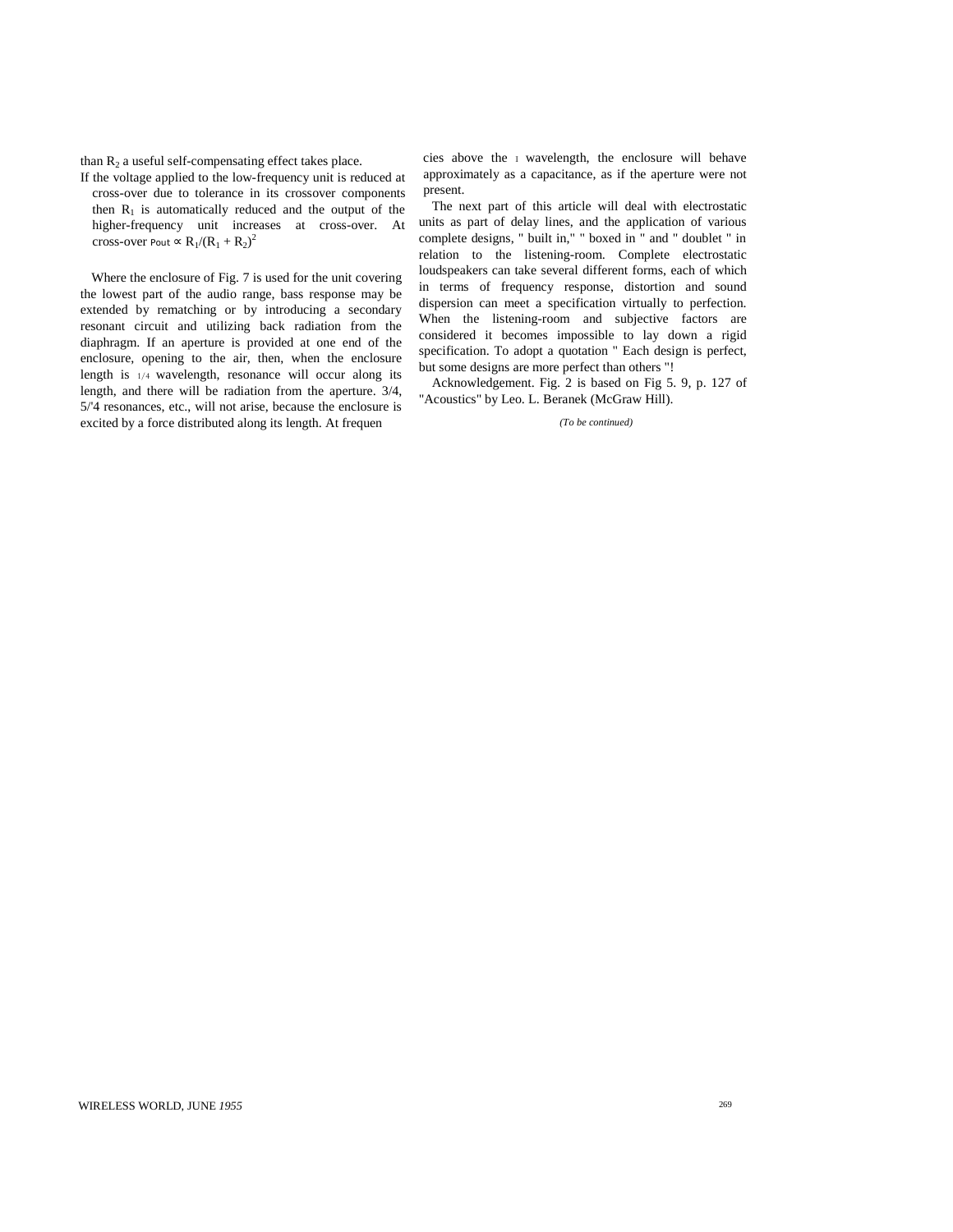#### **"WIDE RANGE ELECTROSTATIC LOU DSPEAKERS"**

**THE third instalment of thi***s* **articles which began in the May issue, is unavoidably held over. In the meantime it should he pointed out that in Part 2 (June issue) the last sentence of the second paragraph (p. 265) should read : " In practice the compliance will be considerably less than the electrical negative compliance… ",**

**Line 23, left-hand column, p. 266, should read "velocity of motion will vary inversely with freency"; and in line 2, right-hand column, p.267, "f2" should be " f<sup>2</sup> ".**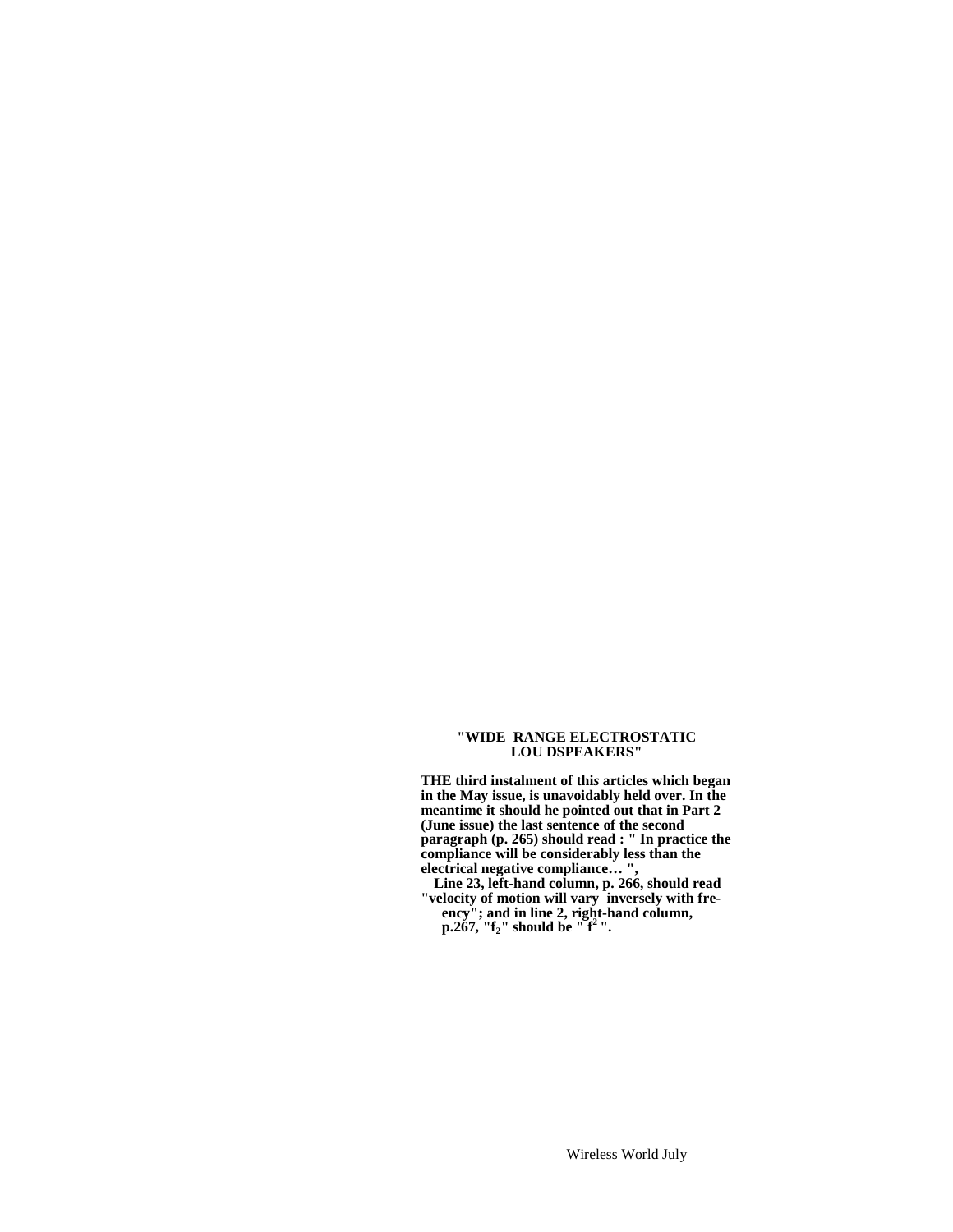# Wide Range Electrostatic loudspeakers

## *3-Complete Systems Loudspeaker/Room Relationships*

electrostatic systems, a novel situation arises. The quality criterion of a loudspeaker usually concentrates on three performance parameters, as measured in an unlimited atmosphere. (a) Ability to produce a required sound intensity over the audio spectrum with negligible non-linearity distortion. (b) The sound pressure over the designated listening area should be independent of frequency throughout the audio range. (c) Operation should be aperiodic. Complete loudspeakers designed on the principles which we have been discussing are capable of meeting these three requirements to a new and exciting degree. We shall see that different designs and approaches

#### By P. J. WALKER\*

**I**N the first part of this article we showed that for a given size, the apparent efficiency of an electrostatic unit may be increased by reducing the bandwidth which that unit is required to cover. An obvious method of increasing the overall efficiency of a complete electrostatic system, therefore, is to divide the system into a convenient number of frequency bands and to feed them via crossover networks. Optimum design is obtained by increasing gaps and areas with decreasing frequency.

An alternative method of increasing apparent efficiency is to subdivide the loudspeaker area into a number of smaller units each covering the whole frequency range, the units being coupled by inductors so that the whole loudspeaker becomes a transmission line. (Fig. 1.) The acoustic radiation resistance appears as conductance in parallel with each capacitive element. For a fixed total area, and neglecting losses, the efficiency varies directly with the number of subdivisions.

Consideration of these two systems shows that frequency division has considerable advantages over transmission line divisions for most complete systems of domestic size and power requirements. First, if a



Fig. I. Capacitive loudspeaker elements coupled with inductances to form a transmission line.

single nine-octave unit is subdivided into a two-unit system, the apparent efficiency is increased 16 times. To obtain the same increase by transmission line division would require a minimum of 12 divisions. Unless the total area of the loudspeaker is large, and the plate separation small, the capacitance of each section of the transmission<br>line becomes very small indeed and requires line becomes very small indeed and requires correspondingly large inductance which must be of relatively high Q.

This apparent efficiency advantage of frequency subdividing over transmission line dividing holds until the bandwidth of each unit is reduced to two octaves.

Apart from transmission line subdivision applied to individual units of a frequency-divided system, practical<br>consideration normally limits transmission line limits transmission techniques to large-area diaphragms. When such is the case, however, additional facilities are available to the designer both in the accurate control of directional characteristics and in providing a constant phase contour, independent of frequency.

In discussing various possible forms of complete ' **Acoustical Manufacturing Co.** Ltd.

differ not so much in terms of  $(a)$ , (b) and  $(c)$  above, but in other factors of importance to quality repro duction; factors which have previously had to take second place or have been masked in the struggle for  $(a)$ ,  $(b)$  and  $(c)$ . **Corner Mounting** There has been a strong tendency in loudspeaker design to make use of the corner of a room. This is because at low frequencies the air load resistance for a given size of diaphragm



is increased 8 times over t hat of an unlimited atmosphere. Since the ratio of cabinet "stiffness" to air load resistance is independent of diaphragm size, any in crease of resistance due to boundary walls and floors fundamentally reduces the size of cabinet required for a given performance. As an example, the form of c o r ri e r electrostatic loudspeaker illustrated in Fig. 2 and designed for full performance down to 40c/s utilized an internal resonance with a Q of 3 and a built-in enclosure of 10 cu ft. Fundamentally the enclosure size could be reduced either by (1) in creasing Q, (2) reducing power and apparent effi ciency requirements, or (3)

fig. 2. Wide-range electro static loudspeaker in a resonant corner enclosure.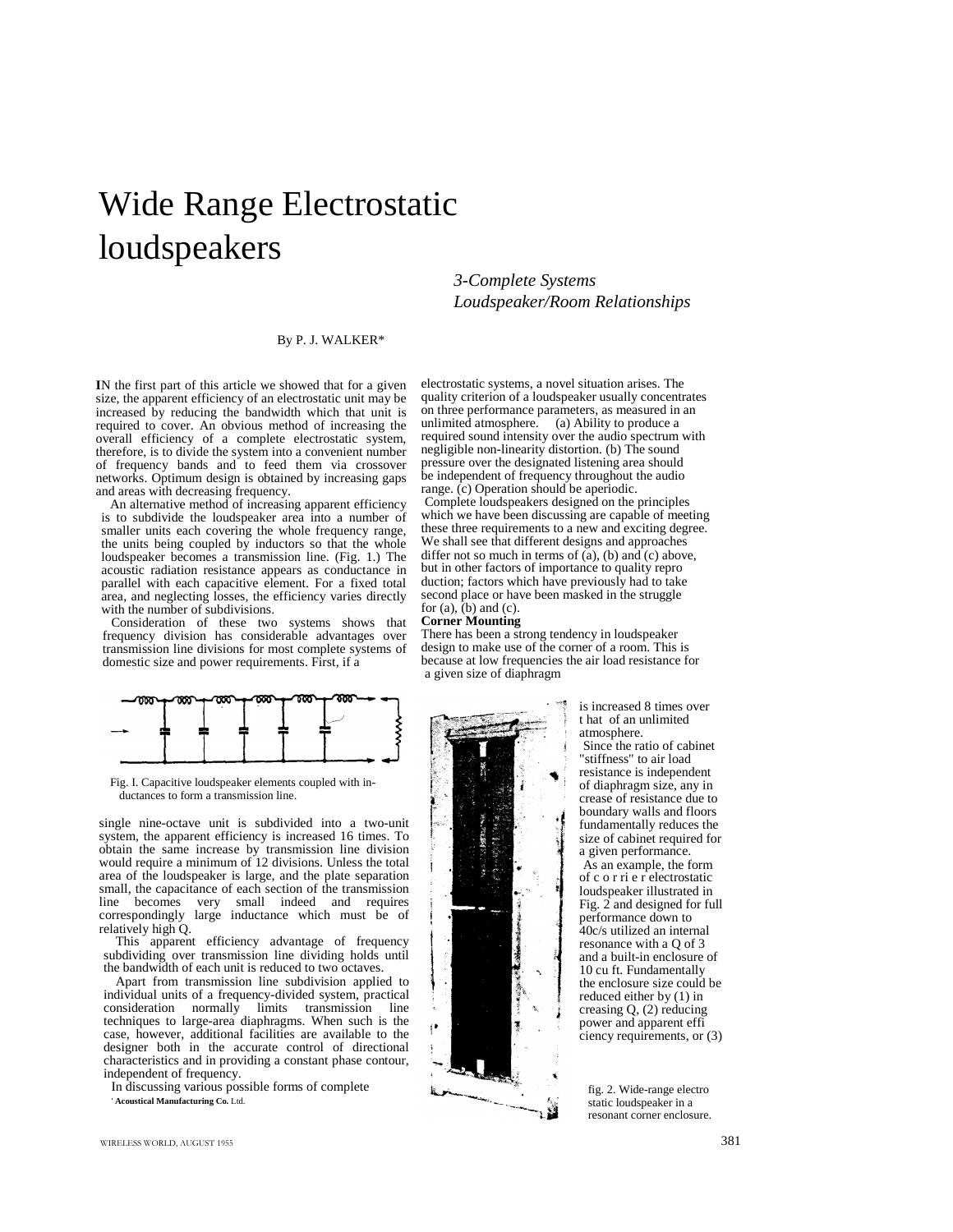

*Fig. 3. Cylindrical*  $loudspeaker.$ *Each strip carries the full frequency range and the sections are coupled to form an electrical transmission line. The inductor assembly is shown below.*



restricting frequency range. Any one factor may be traded for any or all of the others.

It should be noted that with the diaphragm area of Fig. 2 the resistance could be substantially increased by reshaping the whole of the low-frequency area near the floor so that, with the boundary reflections, its dimensions laterally and vertically are similar. Such a form, with a suitably shaped treble unit above it, can be designed to give a level response in direct radiation to the listening area, so that the (a), (b), (c) requirements are not affected. Homogeneity on the other hand, due to the physical spacing of units, is destroyed This may be more important than is generally realized, particularly in rooms of normal domestic size.

The high-frequency section (centre strip in Fig. 2) is sealed at the rear by an enclosure of width equal to that of the strip and incorporating a fibreglass wedge to offer almost pure resistance throughout the range of the unit. This sealing is necessary in order to maintain front air load resistance by preventing coupling between front and back.

Fig. 3 shows an entirely different form of corner design. The diaphragm area covers the whole surface and extends around the back to form an enclosed cylinder. Every part of the diaphragm carries the whole frequency range. The surface area is divided into units to form a transmission line. The total volume is 15 cu ft. The step in diameter is introduced because the transmission line rotates around the top portion and thence around the bottom portion. The time delay in the sound expanding from the top portion to the diameter of the bottom portion is equal to the time delay of the electrical voltages in the transmission line.

The complete assembly is placed a small distance from the corner of a room so that the boundary reflec

tors are aiding at the lowest frequency of interest. The large diaphragm area together with the boundary reflections provide a loading approximately equal to rc at 30-40 c/s. Internally there is acoustic resistance treatment, so that there will be resistive loading at high frequencies, changing to a capacitive load due to the lumped enclosure at low frequencies. Simplified equivalent circuits for high and low frequencies are shown in Fig. 4. The turnover occurs at about 400c/s and it is obvious that with constant voltage the response will be level above 400 c/s and. drop at 6dB/octave below this frequency. This is corrected by progressively rematching to the amplifier below 400 c/s. The section shape may be elliptical to give a degree of direction at high frequencies.

It is obvious that the corner boundaries will introduce peaks and troughs throughout the frequency range. These are, however, exactly the same as occur naturally with live speech or music originating near boundaries in a room. To what degree these effects are important must at the present time be a matter of conjecture. It can safely be said that the subjective effect is by no means as alarming as the appearance of the response curve.

The advantage of a corner position has already been noted. This advantage is not gained without considerable detriment in other directions. If we wished to excite every room resonance to its fullest extent with a sound source of high internal impedance, we put this source in a corner because this is the position of highest impedance for every mode. In placing our loudspeaker in a corner therefore we are placing it in the *worst possible* position if our aim is smooth aperiodic sound.

Although the present trend appears to be to tolerate this state of affairs in the interest of the organ's 32ft rank (or reduction of cabinet size), the inherent smoothness of electrostatic loudspeakers once experienced is not lightly thrown away, and there is added impetus in attempts to improve the loudspeaker/room relationship.

#### **Double Wall Enclosure**

The strip "twin" unit design of Fig. 2 may be built into a wall in such a way that most room modes are not excited or are excited only feebly. If it is an outside wall, the rear enclosure may be added externally. If an inside wall it may spread over the wall so that from the appearance point of view it has virtually disappeared. Fig.  $5$  shows the general form of installation. The strip unit extends from floor to ceiling and the low-frequency sections are backed by Sin wide enclosures 4 1/2ft in length, with fibreglass wedges incorporated. The impedances and response are shown in Fig.  $\bar{5}$  (June issue). With the dimensions of this example, d-loin since both Sin units are coupled, and the response will be within 3dB of 1 kc/s response down to 35 c/s. These figures include floor, one wall and ceiling, but do not, of course, include the effects of other room boundaries. Assuming a tin thick wall for rigidity, the volume of a room of  $300$  sq ft floor area would be reduced by 2%.

There can be no initial excitation of floor to ceiling modes because vertical excitation is evenly distributed. Modes excited in a direction parallel to the wall on which the speaker is mounted will be reduced in number. Assuming a rectangular room, the number of modes excited will be some four times less than the number excited by a corner floor position.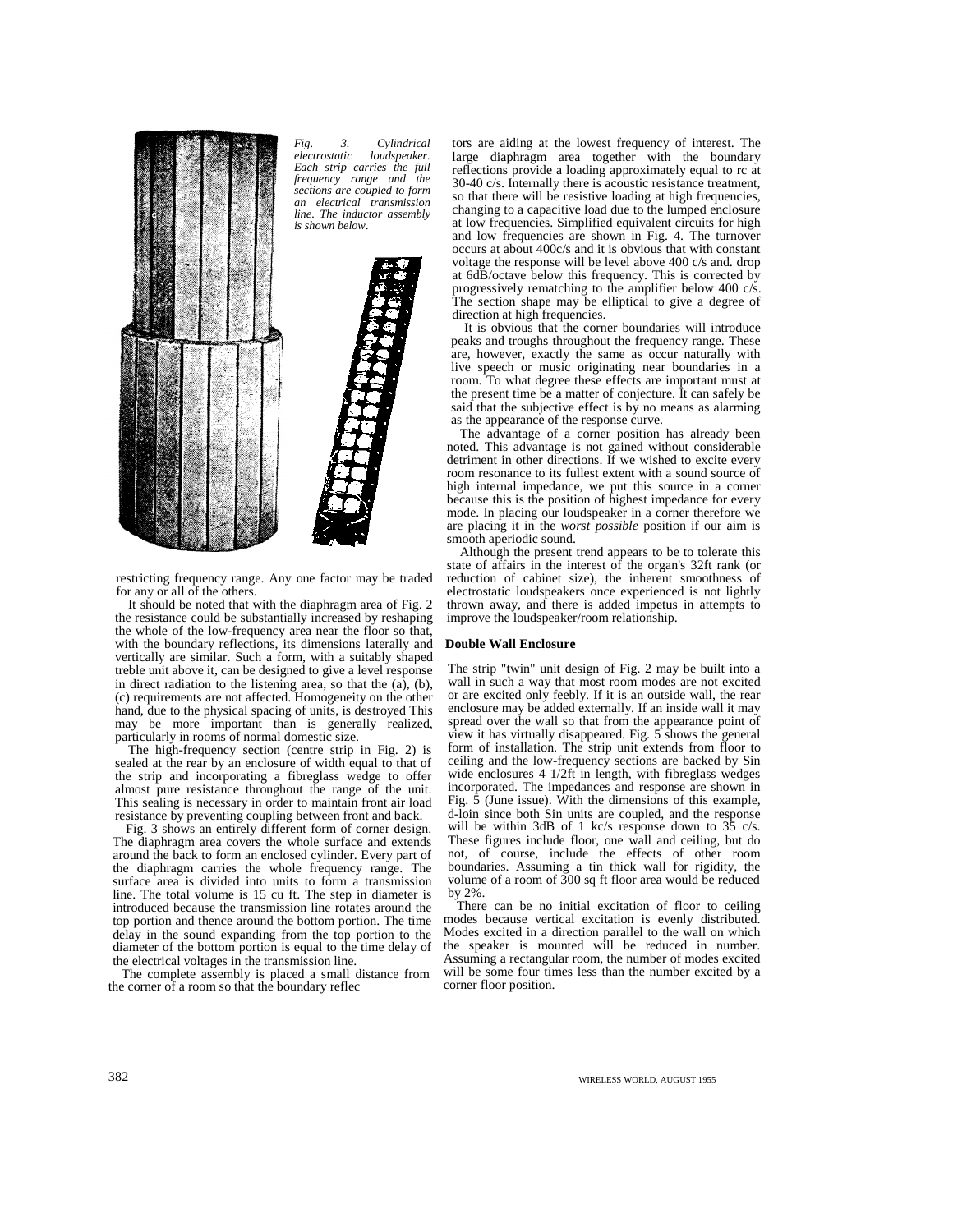As can be seen by the following summary, this form of loudspeaker leaves little to be desired.

1. The enclosure being " built-in " can be completely rigid.

2. The only fold in the enclosure is narrow compared to wavelength and being close to the diaphragm can cause no reflections in the range of that unit.

3. The loudspeaker and its enclosure are completely predictable.

4. The (a), (b) and (c) requirements previously mentioned can be met virtually to perfection.

5. Radiation throughout the whole frequency range is homogeneous; there is no source displacement and no phase problems at crossover.

6. Total radiated energy (as well as axial pressure) is independent of frequency.

7. The loudspeaker/room relationship is good.

Item 6 deserves further mention. The normal frequency response specification of a loudspeaker is in terms of sound pressure produced on the axis or over a limited listening arc. The mean spherical radiation (total power output) is not usually specified, although it will have a profound effect in a room because the intensity of indirect sound is dependent upon it. If high-frequency radiation is limited to a segment of, say, 90" x 30" (a typical figure) and bass radiation is hemispherical, and if the axis response is level, then there will be a step of 12dB in the mean radiated response. This produces an artificial step in the acoustic ratio (ratio of direct to indirect sound) producing unnatural hardening of the reproduced sound.

#### **Doublet Sources**

We now come to consideration of the doublet as a sound source and we shall see that it possesses properties of considerable significance in improving loudspeaker/room relationships. By a doublet we mean a diaphragm, radiating on both sides.

If we assume a 12in-15in unit (moving coil or electrostatic) mounted  $n a 4ft-5ft$  baffle, we find that the



*fig. 4. Equivalent circuits at high and low frequencies* of the *acoustic loading on the loudspeaker of Fig. 3.*



acoustic system has three main faults. (1) The acoustic air load falls to very low values at wavelengths larger than the baffle size. (2) The acoustic load is very irregular at low frequencies and (3) reflections from the baffle edge occur at higher frequencies. The second, and third faults can be mitigated by adopting peculiar shapes.

If, instead of a baffle, we construct a composite electrostatic unit of the same area, the position is completely altered. The resistance per unit area and the total working area are both increased so that the air load is many times that of the baffle case. The load, and consequently the performance, is regular and predictable.

The construction is that of strip units progressively increasing in plate spacing and area from the centre line. Due to the air load resistances involved for each strip, the permissible bandwidth is reduced over that which could be obtained if the back radiation were sealed off and it is necessary to split the frequency range into three to obtain efficiency comparable to a two-way "sealed" system.

Any unloaded strip considered alone will have a resonant frequency when the diaphragm stiffness reactance equals the air load mass reactance. This is, however, placed below the frequency range of the strip, so that the mutual radiation of the adjacent strip carrying a lower frequency range increases the radiating area and *prevents the application of any effective mass.* The complete system is therefore entirely free of resonance except at one low frequency (usually placed at  $30-35$  c/s). The Q of this resonance is adjusted to maintain response to this frequency.

The complete loudspeaker has a cosine characteristic and this is substantially maintained through the range. It cannot radiate sound in the direction of its surface, horizontally or vertically, so that it cannot excite room modes in two out of the three room dimensions. It will only excite modes in the remaining dimension when placed at a region of maximum velocity for that mode. (The impedance looking into the loudspeaker is low.)

Having a "cosine" polar characteristic the mean spherical radiation is reduced by a factor of 3 at all frequencies, so that quite apart from freedom of mode excitations any colour due to the room is reduced by a factor of three. This is exactly analogous to a " velocity " microphone. In the same way that a " velocity " microphone is used in place of a " pressure " microphone to reduce studio colour, this " velocity " speaker will reduce colour due to the listening room.

Listening tests comparing " pressure " and "velocity " speakers of otherwise similar characteristics indicate that a velocity characteristic may well have important features for high-quality reproduction. An electrostatic loudspeaker of this type correctly positioned in the room meets all requirements as did the "wall" form previously described, with the addition of an even better loudspeaker/room` relationship. The fact that it requires to be free standing well within the room may or may not be advantageous.

The more the acoustic ratio is reduced (provided always that it is reduced equally at all frequencies), the more one approaches the state of affairs that the pressure at the ears is a replica of the pressure at the position of the microphone in the concert hall or studio (ideal headphone conditions). It must be emphasized that many arguments for and against this condition have been proposed. It is outside the scope

*Fig. 5. Sectional plan showing one method of rear enclosure* for o *strip electrostatic unit.*

WIRELESS WORLD, AUGUST 1955